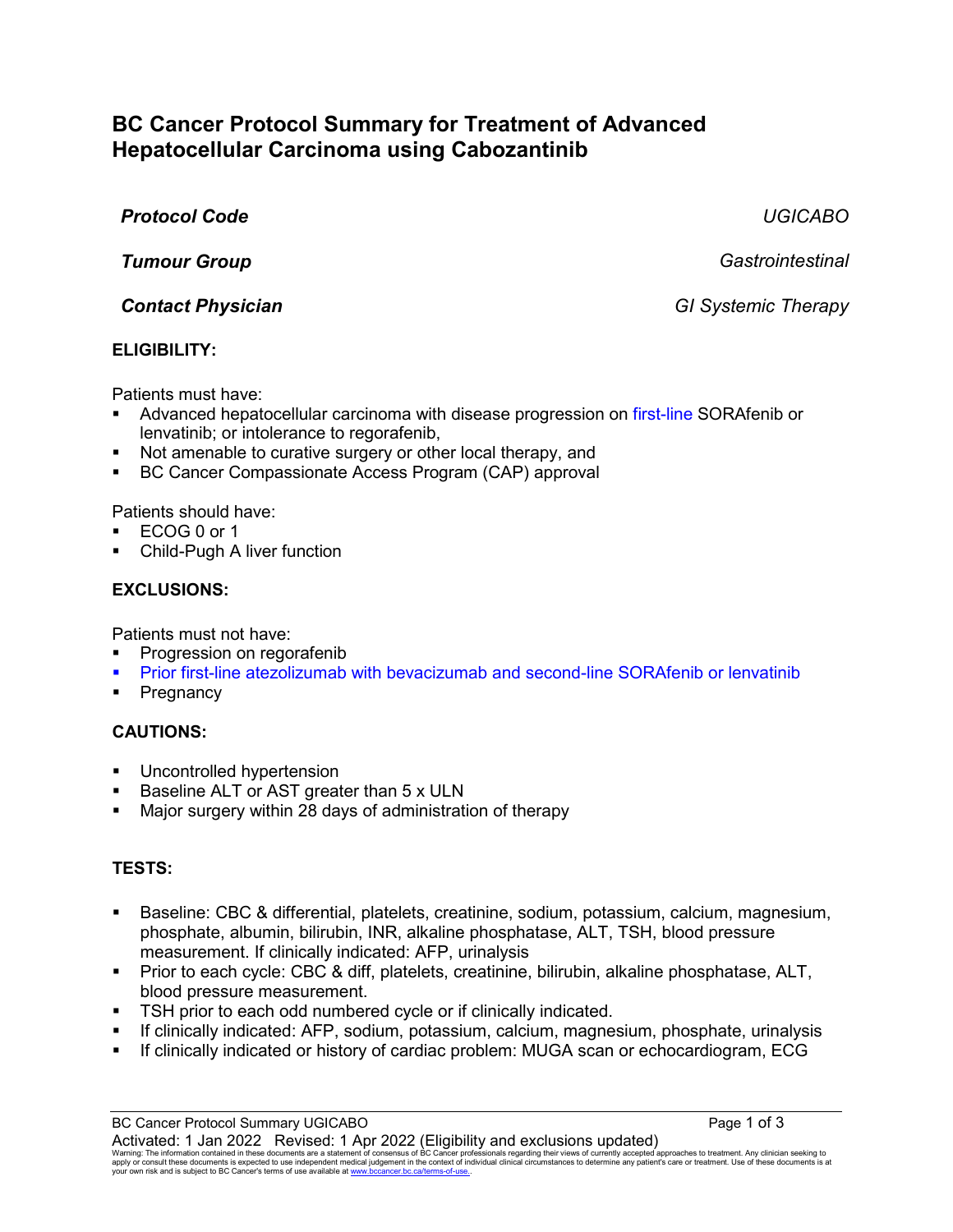### **PREMEDICATIONS:**

Antiemetic protocol for moderate emetogenic chemotherapy protocols (see [SCNAUSEA\)](http://www.bccancer.bc.ca/HPI/ChemotherapyProtocols/SupportiveCare/SCNAUSEA.htm)

### **TREATMENT:**

| Drug         | <b>Dose</b> | <b>BC Cancer Administration Guideline</b> |  |
|--------------|-------------|-------------------------------------------|--|
| cabozantinib | 60 mg       | PO daily                                  |  |

Repeat every 28 days until progression or unacceptable toxicity.

### **DOSE MODIFICATIONS:**

**Table 1** – Dose reduction levels for all toxicities:

|              | <b>Starting Dose</b> | Dose Level -1 | Dose Level -2    |
|--------------|----------------------|---------------|------------------|
| cabozantinib | 60 mg                | 40 mg         | $20 \mathrm{mg}$ |

#### **1. Hepatic Impairment:**

In patients with mild to moderate hepatic impairment, reduce starting dose to 40 mg once daily. Use is not recommended in patients with severe hepatic impairment.

In patients with ALT/AST and total bilirubin ≤ 3X ULN at baseline who develop ≥ Grade 3 elevated ALT/AST or total bilirubin, consider treatment interruption and dose reduction.

### **PRECAUTIONS:**

**1. Hypertension:** The onset of hypertension usually occurs early in treatment. Blood pressure should be controlled prior to initiation of treatment with cabozantinib. Hypertension may be treated with a combination of standard antihypertensive therapy and cabozantinib dose reduction or interruption. Temporary suspension of cabozantinib is recommended for patients with severe hypertension (greater than 160 mmHg systolic or greater than 100 mmHg diastolic). Treatment with cabozantinib may be resumed once hypertension is controlled. Discontinue cabozantinib for hypertensive crisis, or severe and persistent hypertension despite anti-hypertensive therapy.

It is recommended that for at least the first 2 cycles of treatment, patients monitor their blood pressure daily (home measurements, GP's office, etc.) and regularly thereafter. Keep a journal of their blood pressure measurements that can be submitted to the physician at the next appointment.

**2. Cardiac Toxicity**: Cabozantinib has been associated with bradycardia and PR interval prolongation. Use with caution in patients with baseline heart rate less than 60 beats per minute or history of conduction abnormalities, arrhythmia, ischemic heart disease, or congestive heart failure.

BC Cancer Protocol Summary UGICABO **Page 2 of 3** and 2 of 3 Activated: 1 Jan 2022 Revised: 1 Apr 2022 (Eligibility and exclusions updated) Warning: The information contained in these documents are a statement of consensus of BC Cancer professionals regarding their views of currently accepted approaches to treatment. Any clinician seeking to<br>apply or consult t